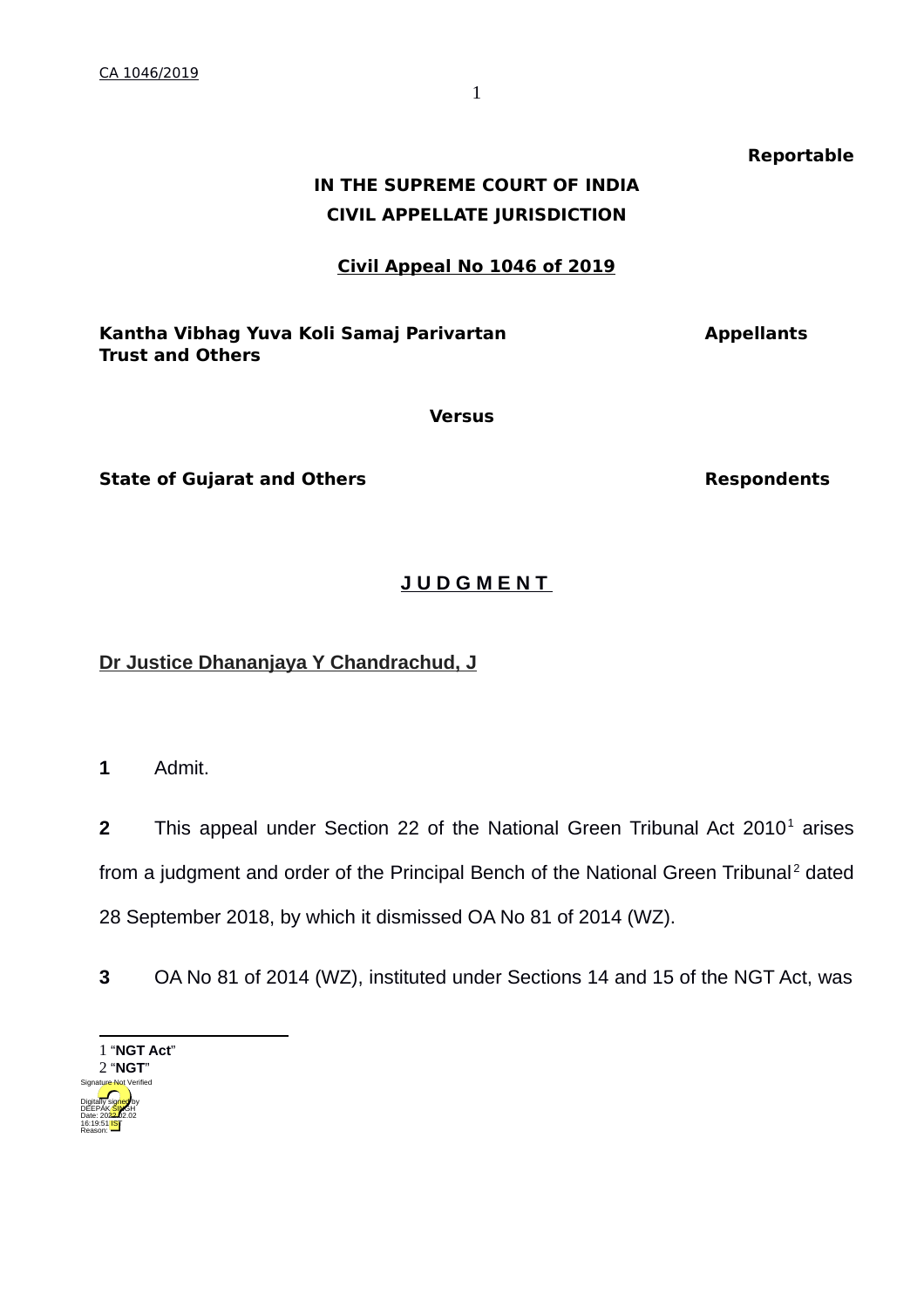CA 1046/2019

2

pending before the NGT for nearly four years since July 2014. It had been filed by the appellants, who are environmental organisations and individuals directly affected by the degradation of the environment in the area in question. The OA pertained to the issue of the dumping of unsegregated and untreated Municipal Solid Waste<sup>[3](#page-1-0)</sup> at an open landfill site admeasuring 188 hectares at Survey No 111 /A, Block No 177, Khajod Village, Taluka Choryasi in the district of Surat, which is surrounded by thirty-five villages. The landfill site had been set up by the fourth respondent, Surat Municipal Corporation<sup>[4](#page-1-1)</sup>, which had started dumping 850 Metric Tonnes of waste per day on 24 January 2003. The extent of dumping increased to 1600 Metric Tonnes of waste per day by 16 January 2014. It was alleged, *inter alia*, that the dumping of waste in the open area without prior treatment was in violation of the Municipal Solid Waste (Handling and Management) Rules 2000 and Bio Medical Waste (Management and Handling) Rules 1998. Further, while SMC had been issued multiple warnings during site visits and inspections, the situation did not improve. It was alleged that the waste disposal led to an irreversible contamination of local water bodies and ground water, caused severe air pollution due to the burning of waste, damaged the ecology of the nearby villages and was affecting the health of the citizens and livestock in the vicinity. The appellants sought directions, *inter alia*, for: *(i)* restraining the dumping of MSW at the landfill site; *(ii)* restoration of the environment in the surrounding areas; *(iii)* restitution of the landfill site to its original condition; *(iv)* compensation to all those affected in the nearby villages upon

<span id="page-1-0"></span>3 "**MSW**"

<span id="page-1-1"></span>4 "**SMC**"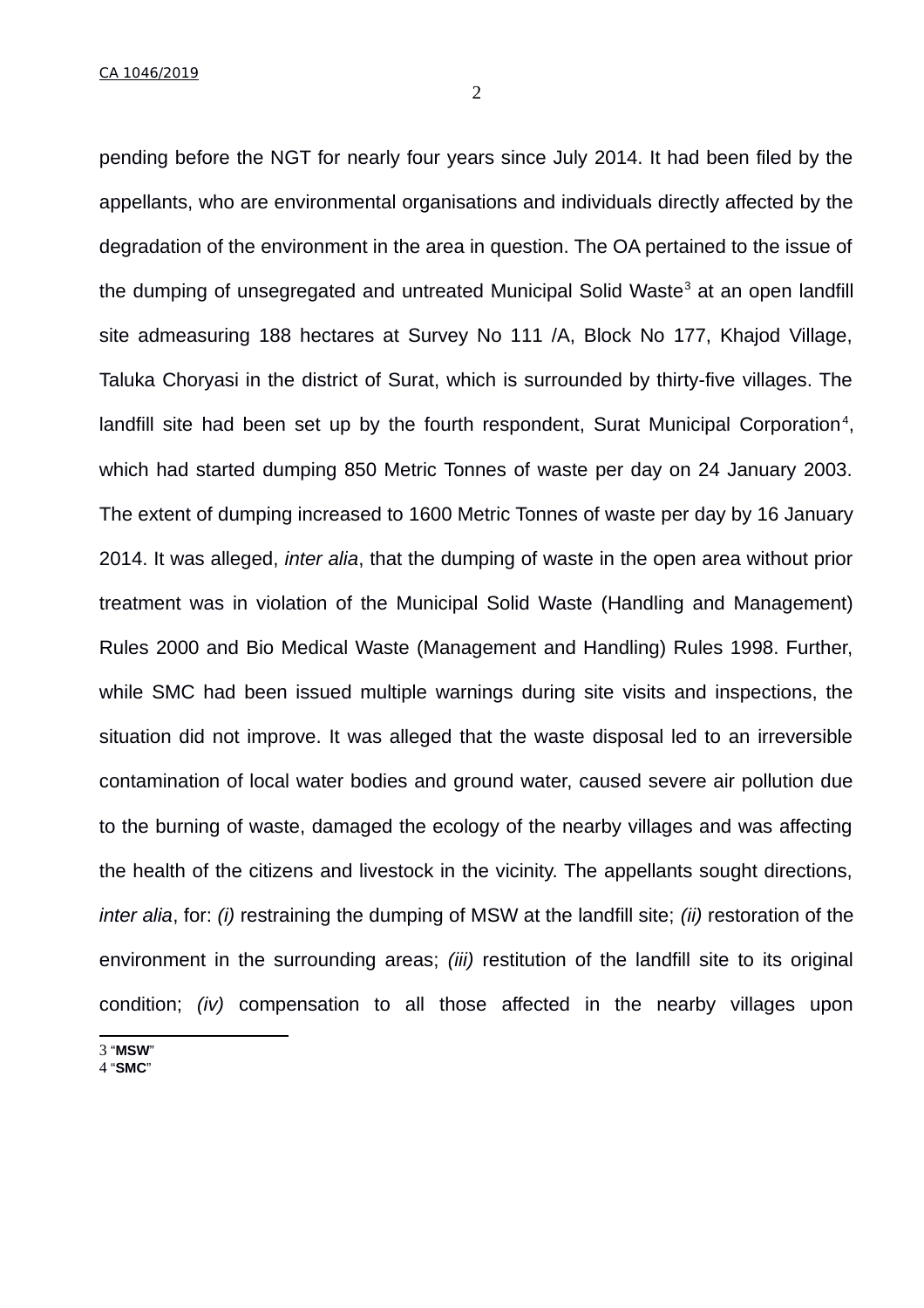determination of damages by a committee set up to assess the landfill site; and *(v)* implementation of the Solid Waste Management Rules 2016<sup>[5](#page-2-0)</sup>.

**4** The Western Zone Bench of the NGT issued notice on 8 August 2014. A series of orders emanated from the Western Zone Bench of the NGT in connection with the issues raised. It would suffice to note a few of those orders:

- (i) On 20 March 2015, the NGT noted that "*prima facie* there is ring of truth in the averments made by the Applicants, to indicate that MSW plant, is being mismanaged" and that the burning of the untreated MSW was causing severe air pollution affecting the health of the residents of the nearby villages. Interim directions were issued to prevent this from taking place during the pendency of the OA;
- (ii) On 22 December 2015, the NGT again reproached SMC for not preparing a proper action plan and audit for the management of MSW in the district of Surat. However, on the appellant's issue of their participation in the management of the landfill site, the NGT noted that it would be decided during the final hearing;
- (iii) On 7 March 2016, the NGT directed the Commissioner of SMC to be present and to provide a statement on the following issues: *(a)* extent of waste collected, treated and disposed of in accordance with the mandate of the Municipal Solid Waste (Handling and Management) Rules 2000; *(b)* the officers who have failed

<span id="page-2-0"></span>5 "**SWM Rules**"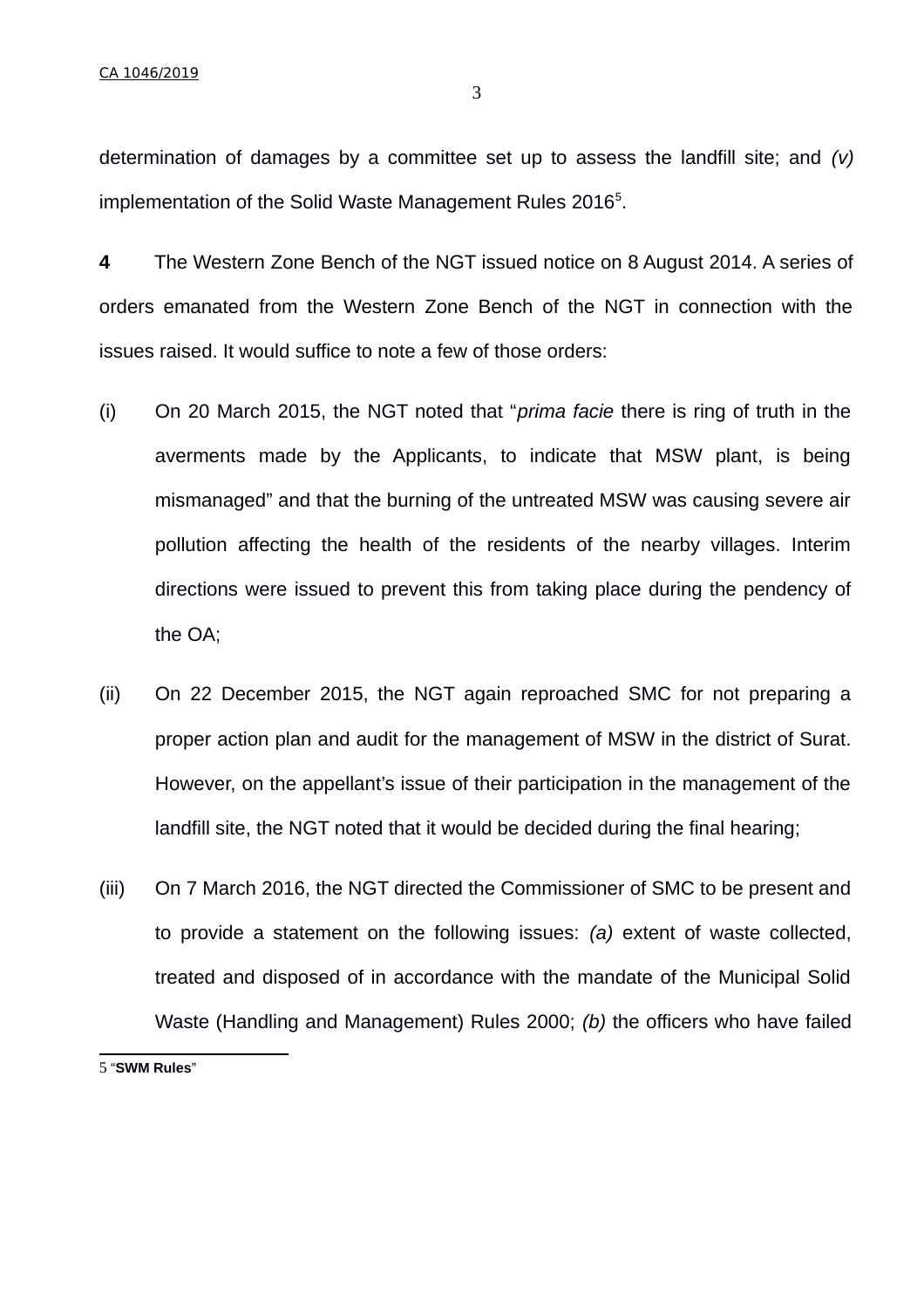to enforce the Rules and have failed to comply with the directions of the NGT; *(c)* the time schedule within which proper waste management will be done in the area in terms of the Rules; and *(d)* filing an undertaking that waste management shall be done in letter and spirit;

- (iv) On 16 May 2017, the NGT noted that in pursuance of its previous directions, SMC had filed an affidavit indicating, *inter alia*, the action plan which it proposed to execute for handling the problem of MSW within its jurisdiction. The NGT was informed that the issue pertaining to the closure of the Khajod dumping site was pending before the Standing Committee of SMC. Hence, the NGT directed the Standing Committee to take a decision and issue a work order for commencing the work of the closure of the open dumping site within a month. Moreover, SMC was directed to place on the record the details of the lands where the projects are to be commissioned;
- (v) On 19 September 2017, a statement was made on behalf of SMC that it is under an obligation to comply with the SWM Rules and that the site at Khajod is designated for a landfill, an MSW processing plant and a waste-to-energy plant of 100 TPD on a public-private partnership basis;
- (vi) Pursuant to the order of the NGT dated 19 September 2017, the appellants formulated certain action points for implementation of the SWM Rules. On 26 September 2017, an undertaking was filed on behalf of SMC by the Municipal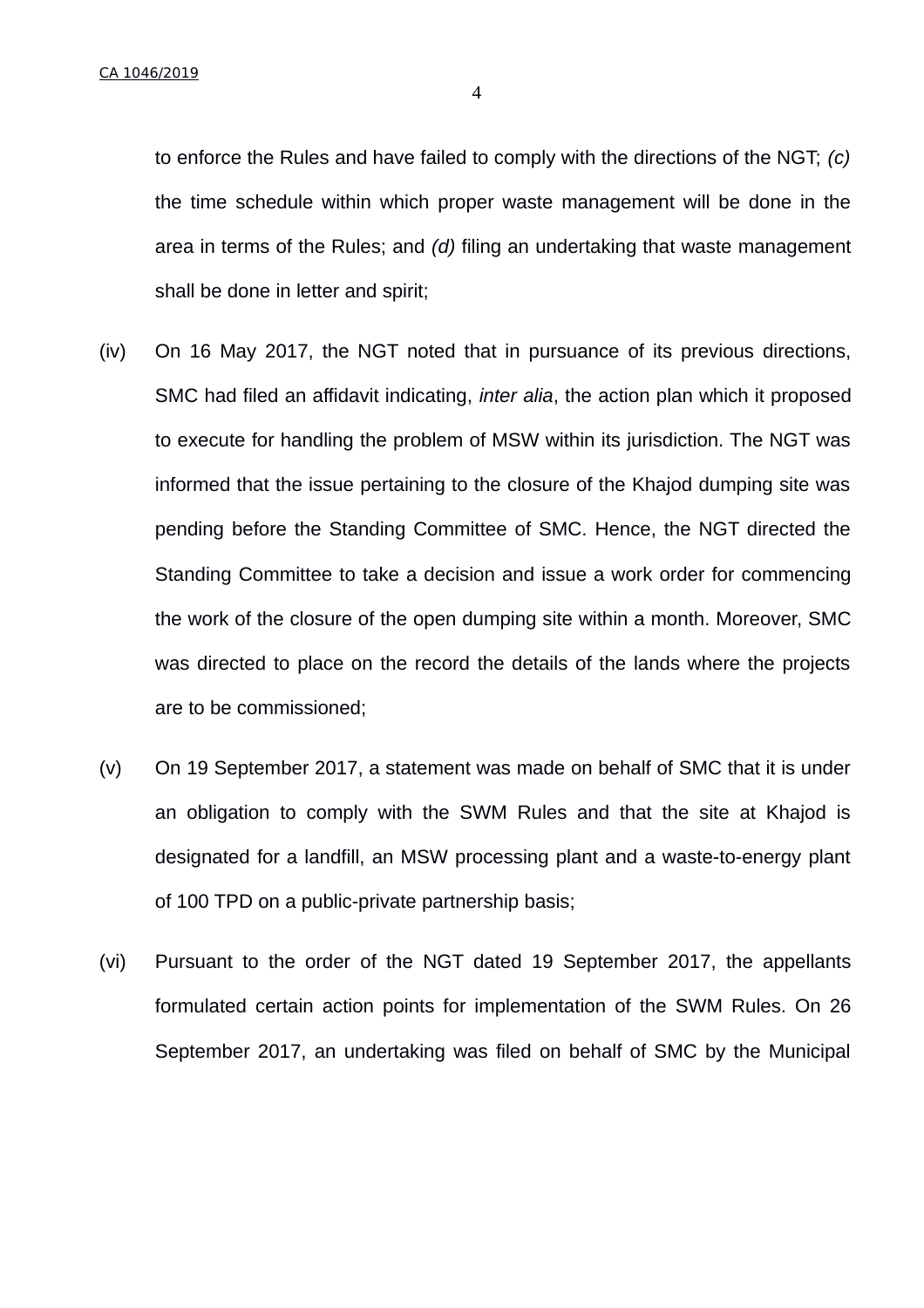Commissioner setting out the steps which would be taken for dealing with MSW, transportation, storage, and processing as well as on other related matters. The undertaking stipulated that there shall be no landfilling or dumping of unprocessed and unsegregated MSW after two years subject to "100% working of the Solid Waste Processing Plant" and certain other conditions;

- (vii) On 6 November 2017, an order was passed by the NGT setting out that it would be hearing SMC, *inter alia*, on the qualified nature of the undertaking which was furnished by it, having regard to the SWM Rules and on the proposed use of the Khajod landfill site despite its potential as a landfill site being concluded. The NGT also indicated that it would be hearing submissions on the commissioning of the waste-to-energy plant and the waste-to-compost plant within a given time frame;
- (viii) An order was passed by the NGT on 5 December 2017, dealing particularly with the issue of quantification of compensation to the farmers due to the damage caused by the burning of solid waste and ground water pollution;
- (ix) On 2 July 2018, the NGT issued directions stating that the submissions which were urged before it by SMC were unacceptable. The NGT declined to accept the contention that the waste-to-energy plant could only be completed by December 2019, and directed that it ought to be completed by March 2018; and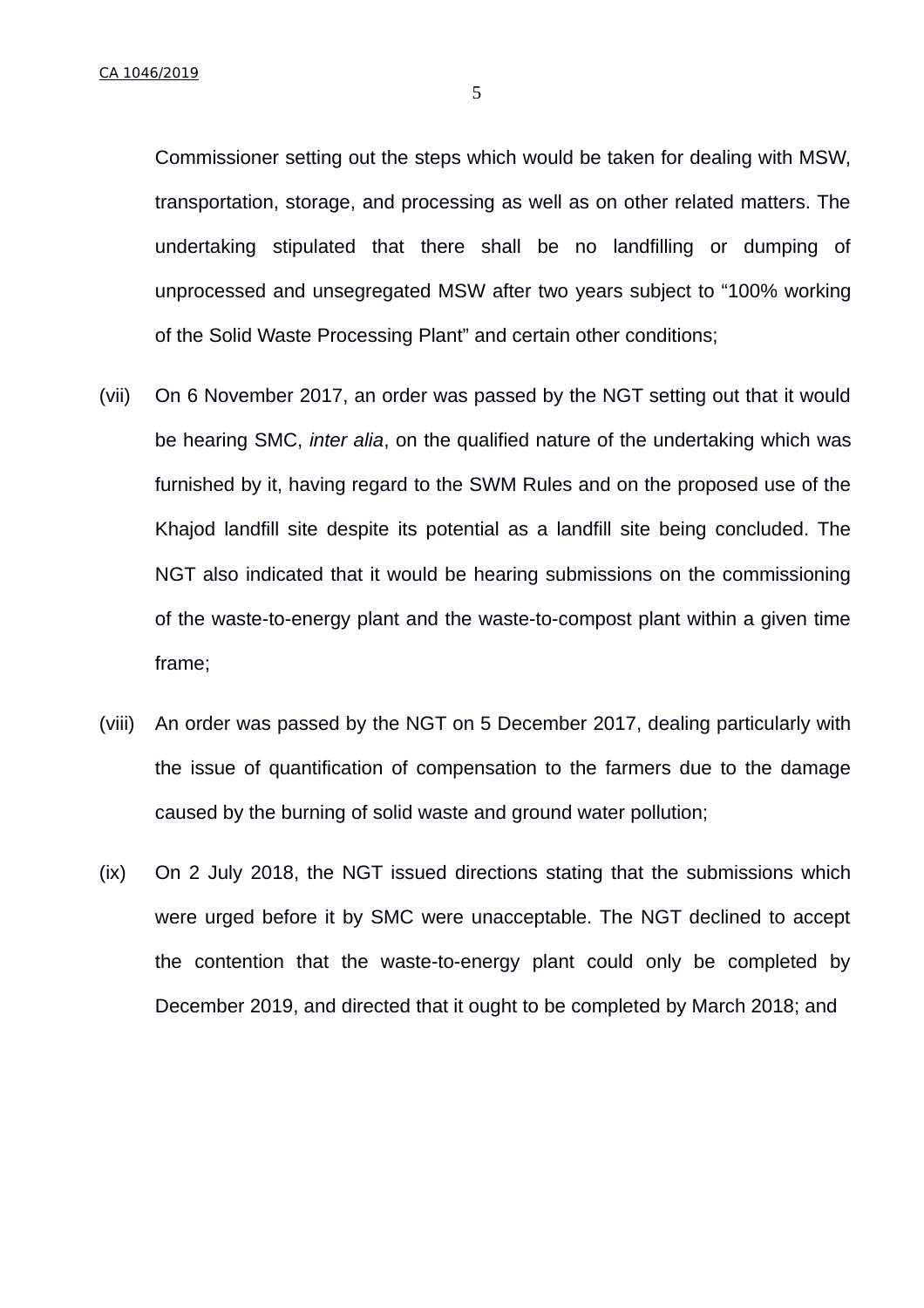(x) On 17 July 2018, the NGT noted that SMC's current action plan *prima facie* did not fulfill the requirements of Clause J of Schedule-I of the SWM Rules in relation to closure and rehabilitation of old dumping sites and legacy waste. Hence, it directed SMC to file an affidavit recording its compliance.

**5** A considerable amount of judicial time and attention was entailed during the course of the hearings associated with the above orders. Earlier Benches of the NGT at the Western Zone Bench had been monitoring the status of compliance with the SWM Rules. The NGT was seized with diverse aspects pertaining to the disposal of MSW by SMC, including the modalities which have to be followed while commissioning projects in the future for the conversion of waste to energy.

**6** Rather surprisingly, when the proceedings came up on 28 September 2018 before the Principal Bench of the NGT, the OA was disposed of on the ground that in another OA – OA No 606 of 2018 – the NGT had constituted Apex, Regional and State Level Committees to monitor the implementation of the SWM Rules. The OA filed by the appellants was thus closed with liberty to represent the case and ventilate all grievances before the appropriate committee. For convenience of reference, the order passed by the NGT is extracted below:

> "As this OA relates to implementation of Solid Waste Management Rules, 2016, we are of the considered opinion that it is covered by the order passed by the larger Bench of the Tribunal dated 20th August, 2018 in OA No 606 of 2018.

> The Applicant would be at liberty to represent its case and ventilate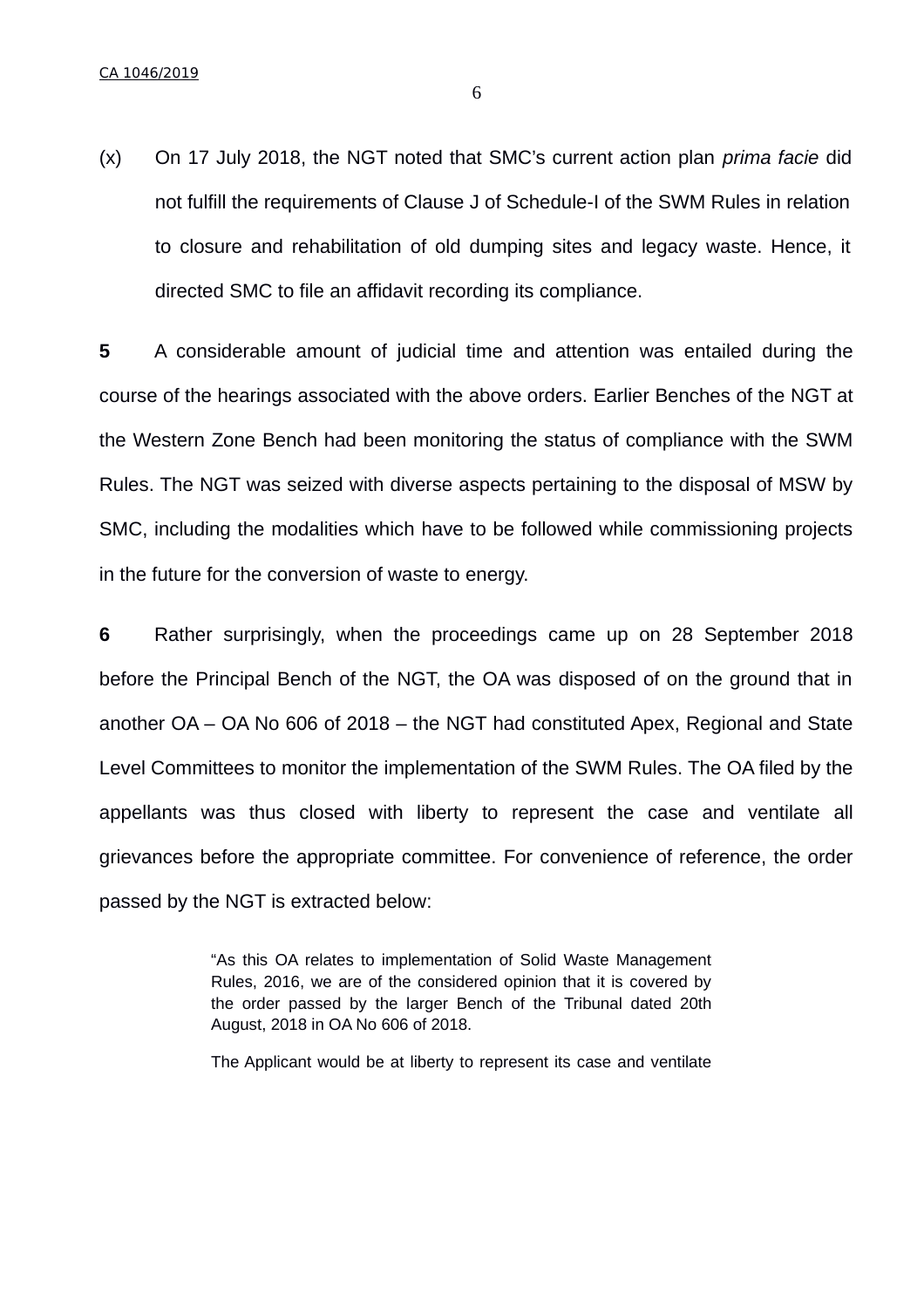all grievance before the Committee which shall look into it and finally decide the same.

Consequently, OA No 81 of 2014 stands disposed of. There shall be no order as to cost.

M.A. No. 1392 of 2018 and 1393 of 2018

These Applications do not survive for consideration as the main Application has been decided and are accordingly dismissed."

**7** At this juncture, it is also important to elaborate on NGT's judgment and order dated 31 August 2018 in OA No 606 of 2018. Those proceedings arose from writ petitions filed before this Court in relation to the proper implementation of SWM Rules across the country, which were later transferred to the NGT. The NGT noted in its decision that though it had earlier issued directions for the implementation of the SWM Rules, they had not been complied with. Later, in a meeting organised by the Central Pollution Control Board with all the States and Union Territories, it was recommended that the NGT should form Apex, Regional and State Level Committees for the implementation of the SWM Rules and the directions issued by the NGT, and that these Committees should submit quarterly reports to the NGT. Thus, the NGT directed the following:

(i) The Apex Monitoring Committee was set up for one year, till further orders. Its role was to interact with the relevant Ministries and the Regional Monitoring Committees, and it could formulate guidelines/directions which may be useful to the Regional Monitoring Committees and the States/Union Territories. It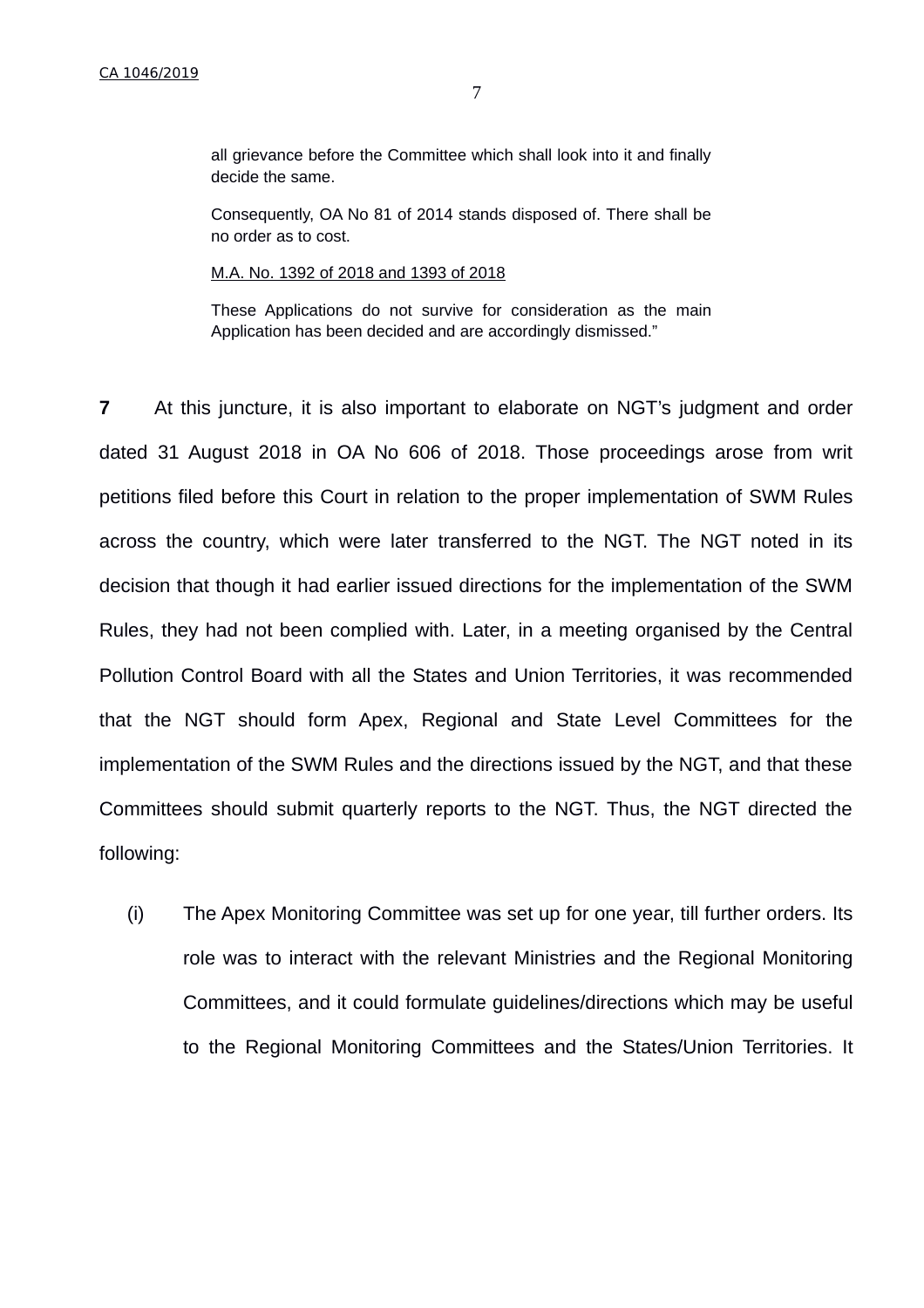was to meet preferably every month, and also preferably meet the Regional Monitoring Committees once a month. It shall then submit its report to the NGT every quarter. Further, it was also directed that the Committee set up a website for dissemination of information, so as to enable public participation;

- (ii) The Regional Monitoring Committees were set up for one year, till further orders, for each zone – North, East, West, South and Central. They were to ensure effective implementation of the SWM Rules, and that mixing of biomedical waste with MSW does not take place and bio-medical waste is processed in accordance with the Bio-Medical Waste Management Rules 2016. The Committees were to preferably meet every week, and meet the Apex Monitoring Committee, have *inter se* interactions and meet the States when necessary. They were to submit their reports to the Apex Monitoring Committee twice a quarter, and also submit a report to the NGT after the first quarter. Much like the Apex Monitoring Committee, the Regional Monitoring Committees were also directed to set up websites; and
- (iii) The State Level Committees were set up for one year, till further orders, for each State and Union Territory. They were to preferably meet with local bodies once every two weeks, and the local bodies were to furnish them reports twice a month. They were to decide on technical and policy issues in accordance with the SWM Rules and consistent with the directions of Apex and Regional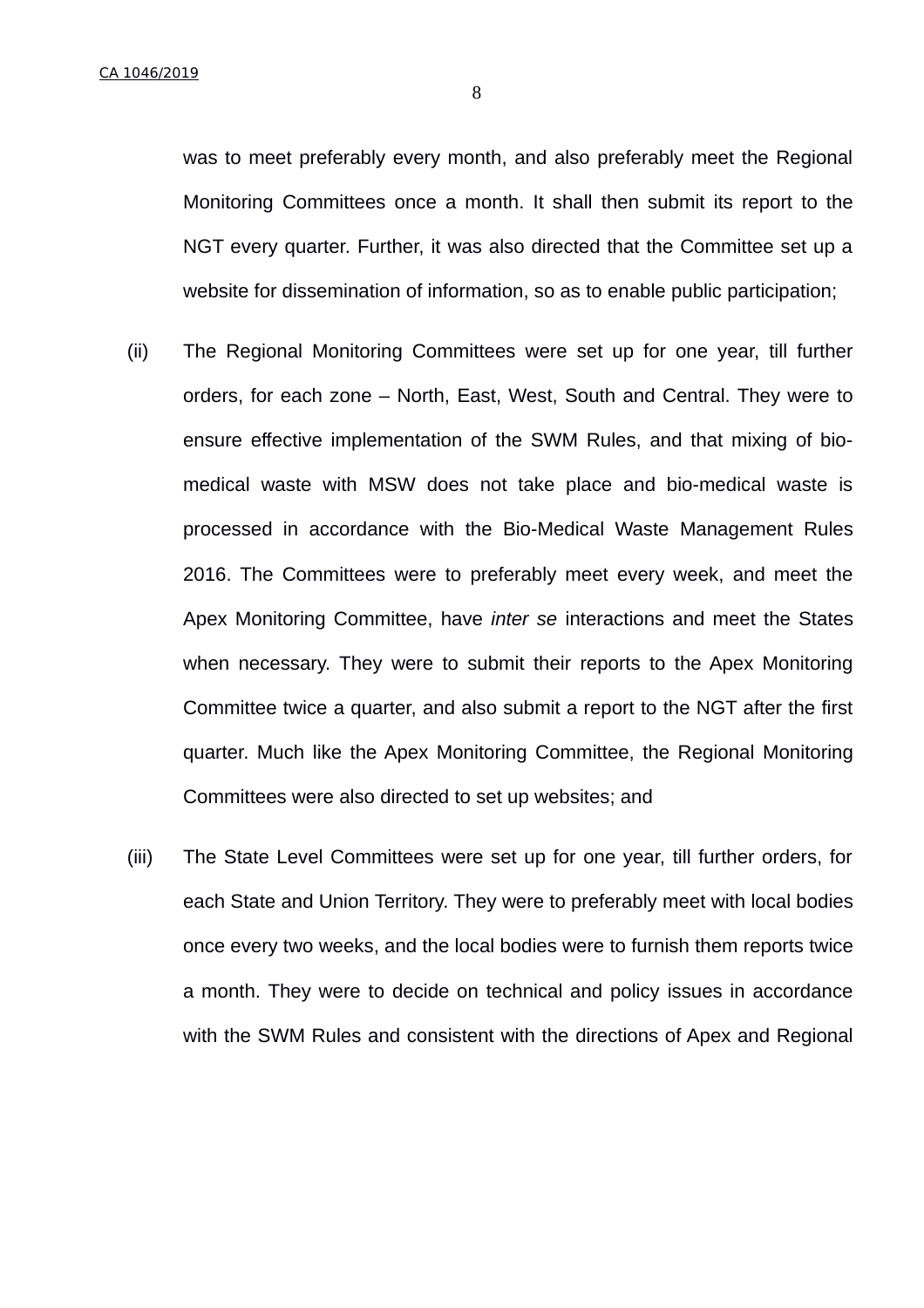9

Monitoring Committees. Further, they were to send their reports to the Regional Monitoring Committee on a monthly basis. It was also directed that public involvement may be encouraged and status of MSW be placed in the public domain.

The NGT directed that the Committees would be at liberty to issue directions for execution of the orders of the NGT to any authority.

**8** Ms Shilpa Chohan, learned Counsel appearing on behalf of the appellants, has submitted that relegating the appellants to a committee was wholly inappropriate having regard to the progress which had been achieved by the Western Zone Bench of the NGT in unravelling various aspects of the case. Moreover, it is urged that the jurisdiction to provide restitution and award compensation is entrusted to the NGT and hence, it was not appropriate or proper to dispose of the OA by relegating the decision to a committee.

**9** On the other hand, Mr Tejas Patel, learned Counsel appearing on behalf of SMC, submits that the appellants have produced absolutely no material on the basis of which a claim for compensation can be made. Moreover, it was urged that they have a remedy of ventilating their grievances before the appropriate committee.

<span id="page-8-0"></span>**10** The OA was filed by the appellants under Sections 14 and 15 of the NGT Act. Section 14<sup>[6](#page-8-0)</sup> of the NGT Act vests the NGT with jurisdiction over all civil cases where a 6 "**14. Tribunal to settle disputes.**—(1) The Tribunal shall have the jurisdiction over all civil cases where a substantial question relating to environment (including enforcement of any legal right relating to environment), is involved and such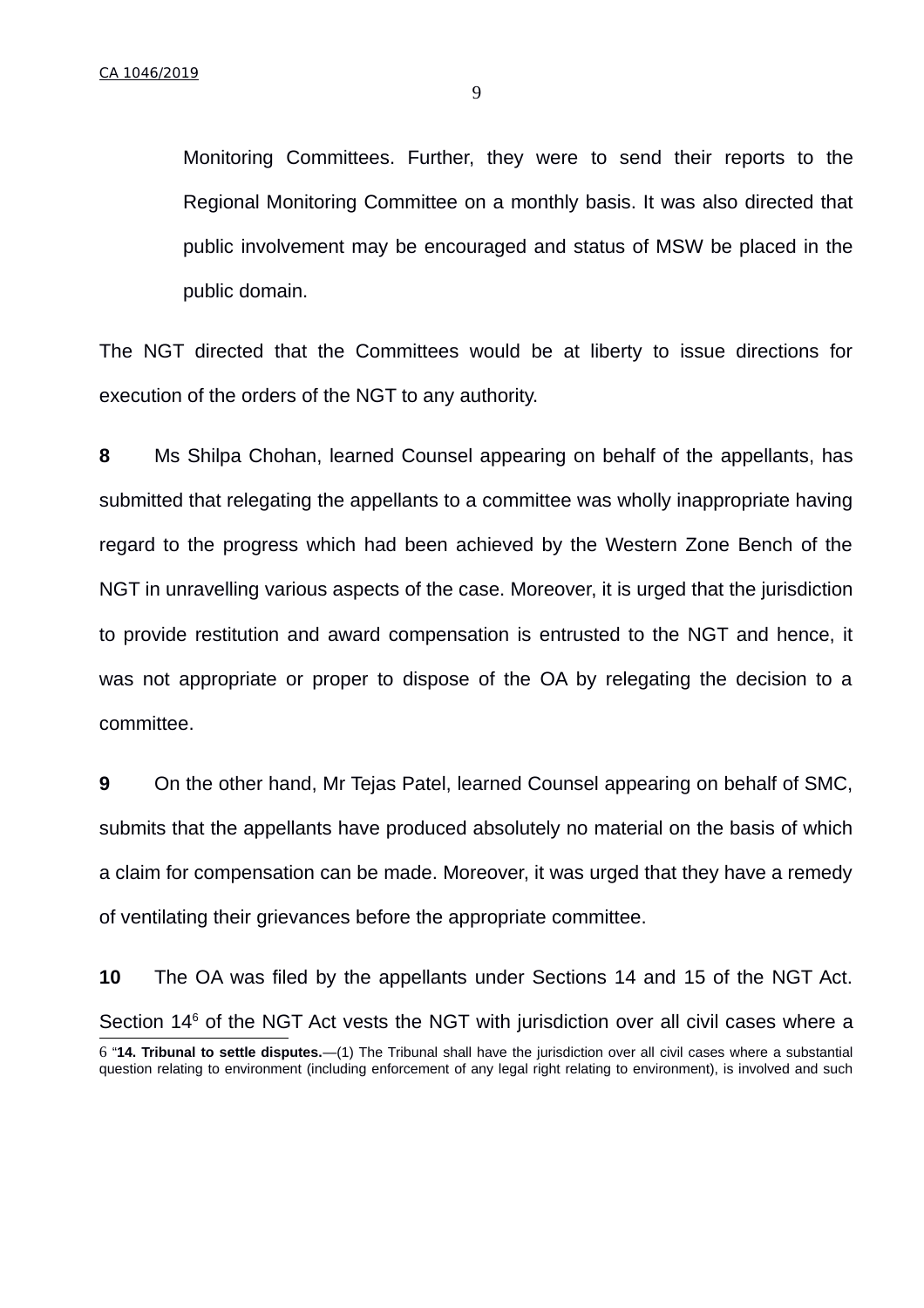substantial question relating to the environment is involved, and such question arises out of the implementation of the enactments specified in Schedule I to the statute. Sub-Section (1) of Section 15 is in the following terms:

> "**15. Relief, compensation and restitution.**—(1) The Tribunal may, by an order, provide,—

> (a) relief and compensation to the victims of pollution and other environmental damage arising under the enactments specified in the Schedule I (including accident occurring while handling any hazardous substance);

- (b) for restitution of property damaged;
- (c) for restitution of the environment for such area or areas,
- as the Tribunal may think fit."

### **11** In **Mantri Techzone (P) Ltd.** v. **Forward Foundation[7](#page-9-0)** , a three-Judge Bench of

this Court outlined that Section 15(1)(c) of the NGT Act entrusts broad powers to the

NGT. Speaking for the Court, Justice S Abdul Nazeer held:

"43. Section 15(1)(c) of the Act is an entire island of power and jurisdiction read with Section 20 of the Act. The principles of sustainable development, precautionary principle and polluter pays, propounded by this Court by way of multiple judicial pronouncements, have now been embedded as a bedrock of environmental jurisprudence under the NGT Act. Therefore, wherever

question arises out of the implementation of the enactments specified in Schedule I.

<sup>(2)</sup> The Tribunal shall hear the disputes arising from the questions referred to in sub-section (1) and settle such disputes and pass order thereon.

<sup>(3)</sup> No application for adjudication of dispute under this section shall be entertained by the Tribunal unless it is made within a period of six months from the date on which the cause of action for such dispute first arose:

<span id="page-9-0"></span>Provided that the Tribunal may, if it is satisfied that the applicant was prevented by sufficient cause from filing the application within the said period, allow it to be filed within a further period not exceeding sixty days." 7 (2019) 18 SCC 494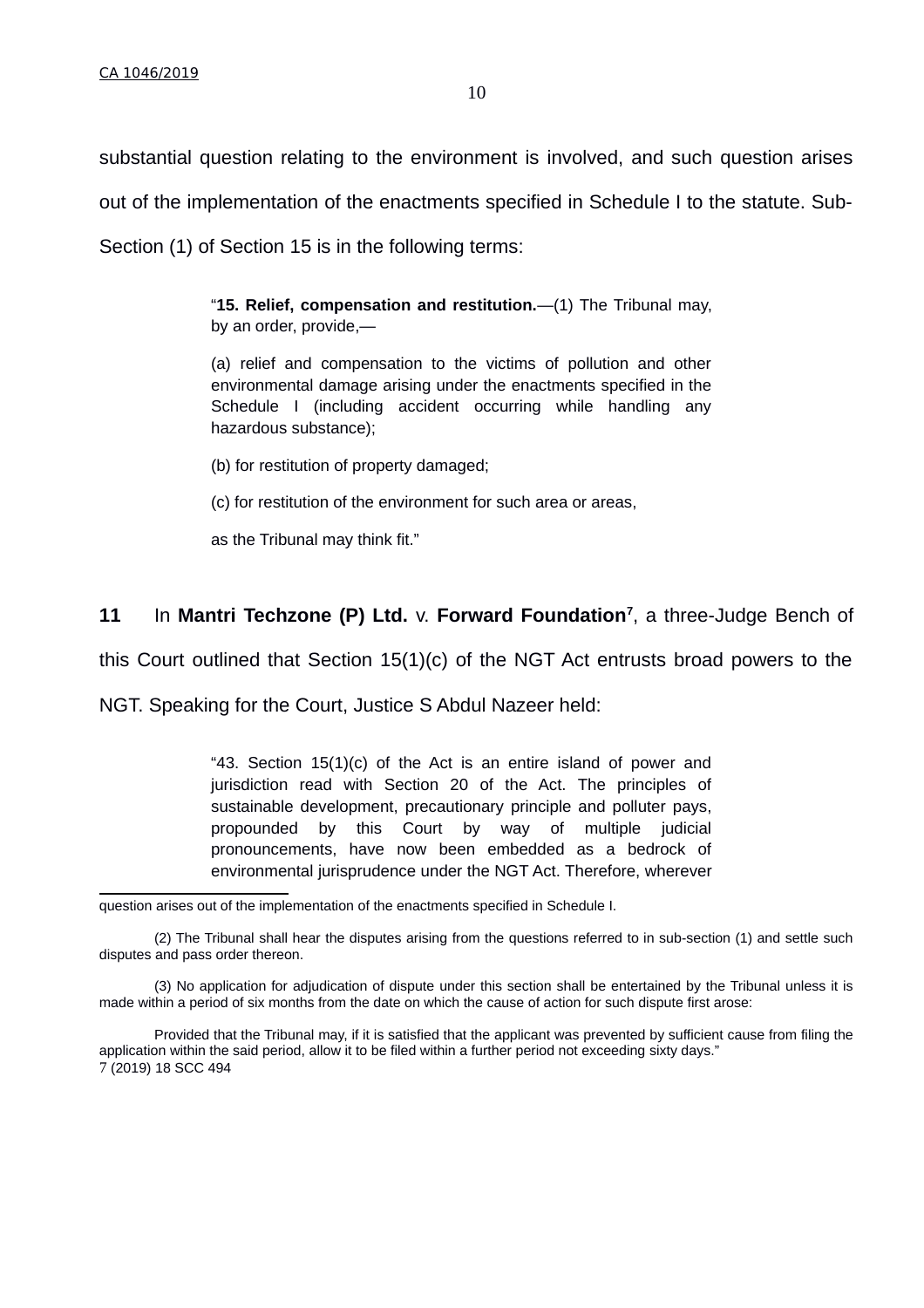the environment and ecology are being compromised and jeopardized, the Tribunal can apply Section 20 for taking restorative measures in the interest of the environment."

**12** The OA filed by the appellants raised issues falling within the jurisdiction of the NGT under Section 14, since it relates to the implementation of the SWM Rules. The SWM Rules have been notified pursuant to the powers conferred by Sections 3, 6 and 25 of the Environment (Protection) Act 1986, which is Entry 5 in Schedule I of the NGT Act. None of the prayers sought by the appellants are of a nature that cannot be granted by the NGT in accordance with its powers under Section 15(1) of the NGT Act. The OA was being continuously heard by the Western Zone Bench of the NGT since August 2014, and it had already issued significant interim directions.

**13** Hence, the issue before us is only whether the Principal Bench of the NGT correctly directed the appellants to now approach one of the Committees set up by it, rather than continue with the proceedings in the OA. To understand this, we must first consider the role of such committees which are set up by courts and tribunals alike.

**14** It is first important to differentiate expert committees which are set by the courts/tribunals from those set up by the Government in exercise of executive powers or under a particular statute. The latter are set up due to their technical expertise in a given area, and their reports are, subject to judicially observed restraints, open to judicial review before courts when decisions are taken solely based upon them. The precedents of this court unanimously note that courts should be circumspect in rejecting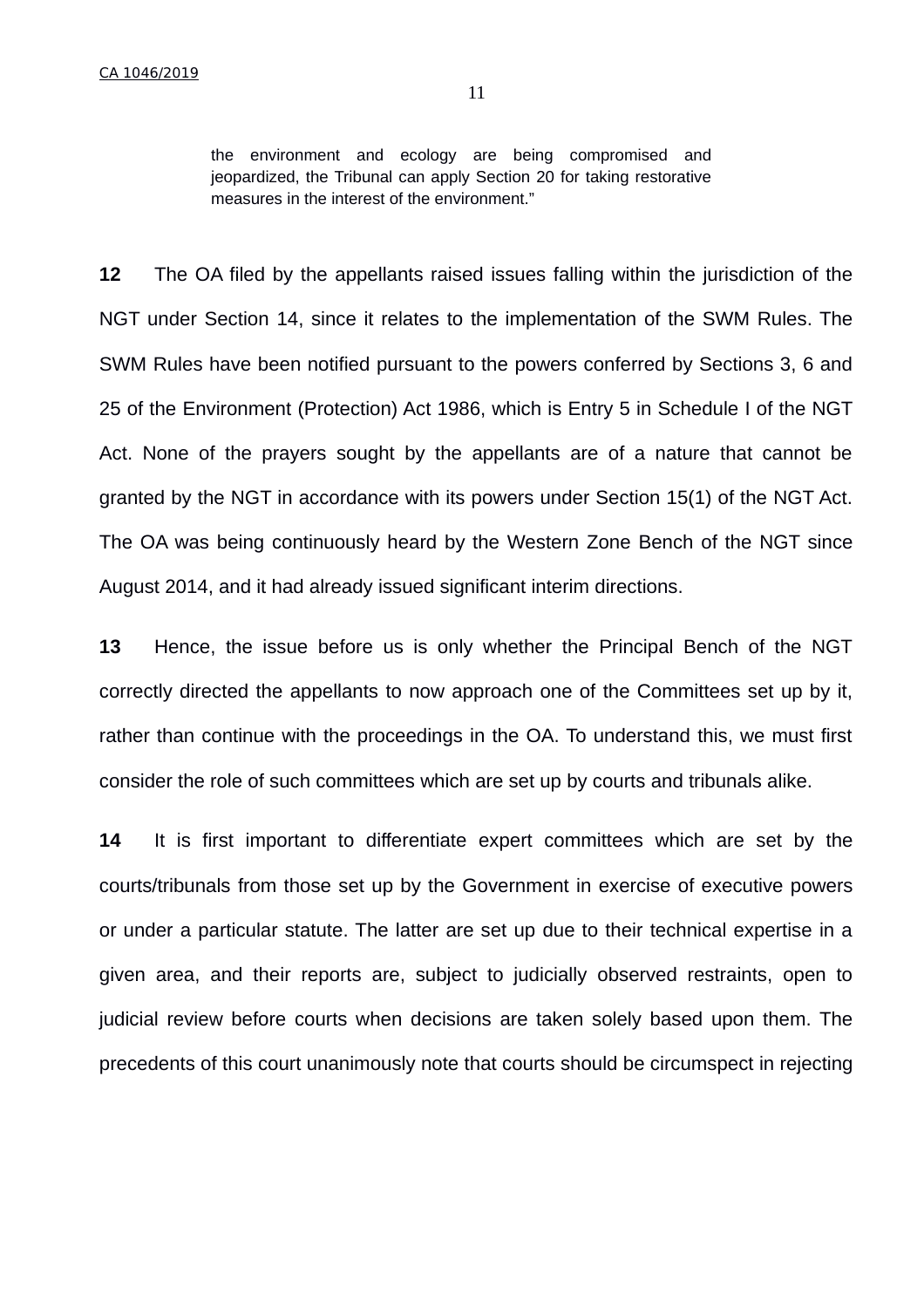CA 1046/2019

the opinion of these committees, unless they find their decision to be manifestly arbitrary or *mala fide[8](#page-11-0)* . On the other hand, courts/tribunals themselves set up expert committees on occasion. These committees are set up because the fact-finding exercise in many matters can be complex, technical and time-consuming, and may often require the committees to conduct field visits. These committees are set up with specific terms of reference outlining their mandate, and their reports have to conform to the mandate. Once these committees submit their final reports to the court/tribunal, it is open to the parties to object to them, which is then adjudicated upon. The role of these expert committees does not substitute the adjudicatory role of the court or tribunal. The role of an expert committee appointed by an adjudicatory forum is only to assist it in the exercise of adjudicatory functions by providing them better data and factual clarity, which is also open to challenge by all concerned parties. Allowing for objections to be raised and considered makes the process fair and participatory for all stakeholders.

**15** Sections 14 and Section 15 entrust adjudicatory functions to the NGT. The NGT is a specialized body comprising of judicial and expert members. Judicial members bring to bear their experience in adjudicating cases. On the other hand, expert members bring into the decision-making process scientific knowledge on issues concerning the environment. In **Hanuman Laxman Aroskar** v. **Union of India[9](#page-11-1)** , a two-Judge Bench of this Court noted that the NGT is an expert adjudicatory body on the

<span id="page-11-1"></span><span id="page-11-0"></span><sup>8</sup> **Basavaiah (Dr.)** v. **Dr. H.L. Ramesh**, (2010) 8 SCC 372 (in relation to appointment in an academic institution); **State of Kerala** v. **RDS Project Ltd.**, (2020) 9 SCC 108 (in relation to safety of a flyover project) 9 (2019) 15 SCC 401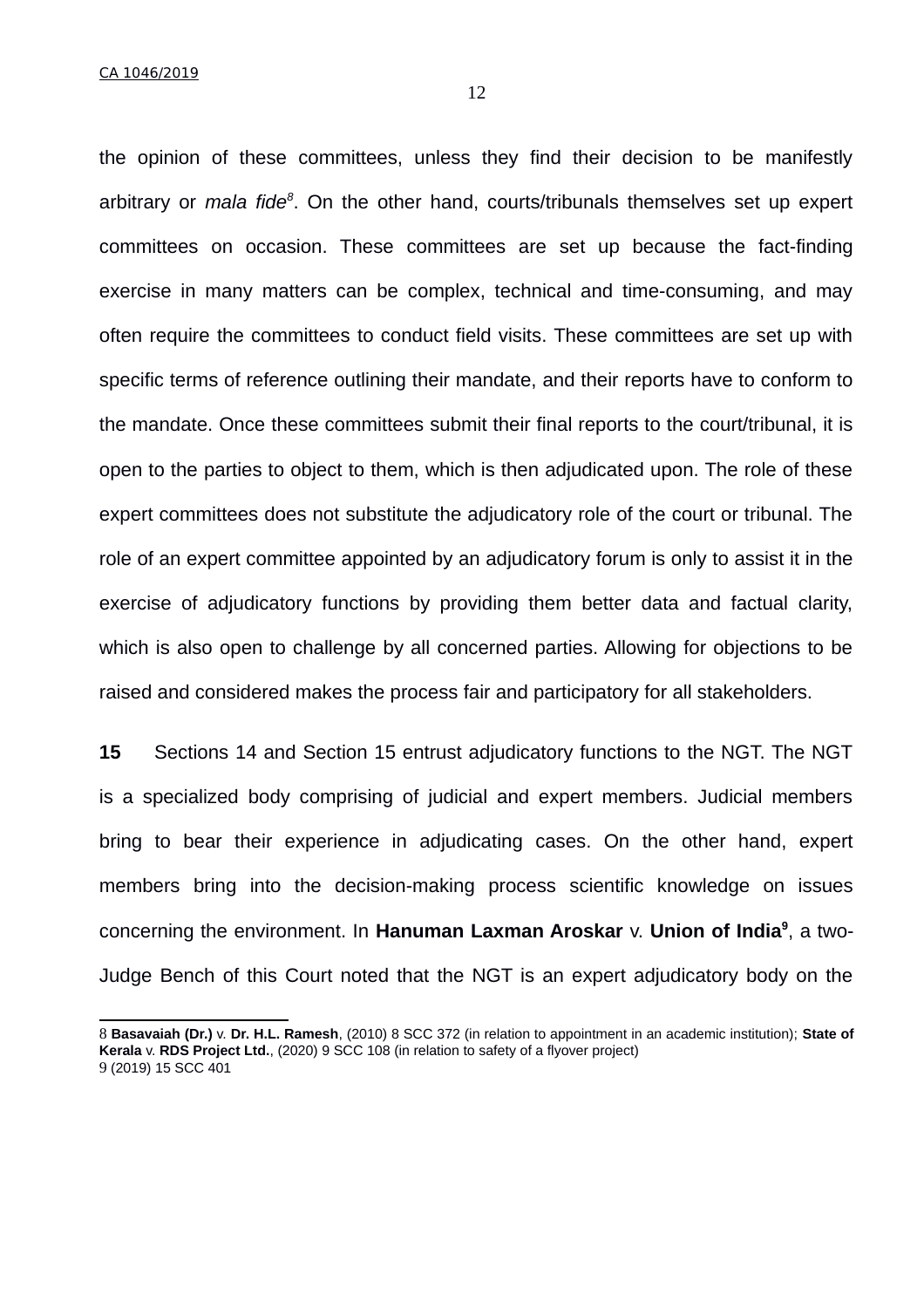environment. The Court held:

"133. The NGT Act provides for the constitution of a tribunal consisting both of judicial and expert members. The mix of judicial and technical members envisaged by the statute is for the reason that the Tribunal is called upon to consider questions which involve the application and assessment of science and its interface with the environment…

134. NGT is an expert adjudicatory body on the environment."

The NGT does not have a dearth of 'expertise' when it comes to the issues of environment.

<span id="page-12-0"></span>**16** Section 15 empowers the NGT to award compensation to the victims of pollution and for environmental damage, to provide for restitution of property which has been damaged and for the restitution of the environment. The NGT cannot abdicate its jurisdiction by entrusting these core adjudicatory functions to administrative expert committees. Expert committees may be appointed to assist the NGT in the performance of its task and as an adjunct to its fact-finding role. But adjudication under the statute is entrusted to the NGT and cannot be delegated to administrative authorities. Adjudicatory functions assigned to courts and tribunals cannot be hived off to administrative committees. In **Sanghar Zuber Ismail** v. **Ministry of Environment, Forests and Climate Change and Another[10](#page-12-0)**, a three-Judge Bench of this Court noted that the NGT cannot refuse to hear a challenge to an Environmental Clearance under Section 16(h) of the NGT Act and delegate the process of adjudicating on compliance to 10 2021 SCC OnLine SC 669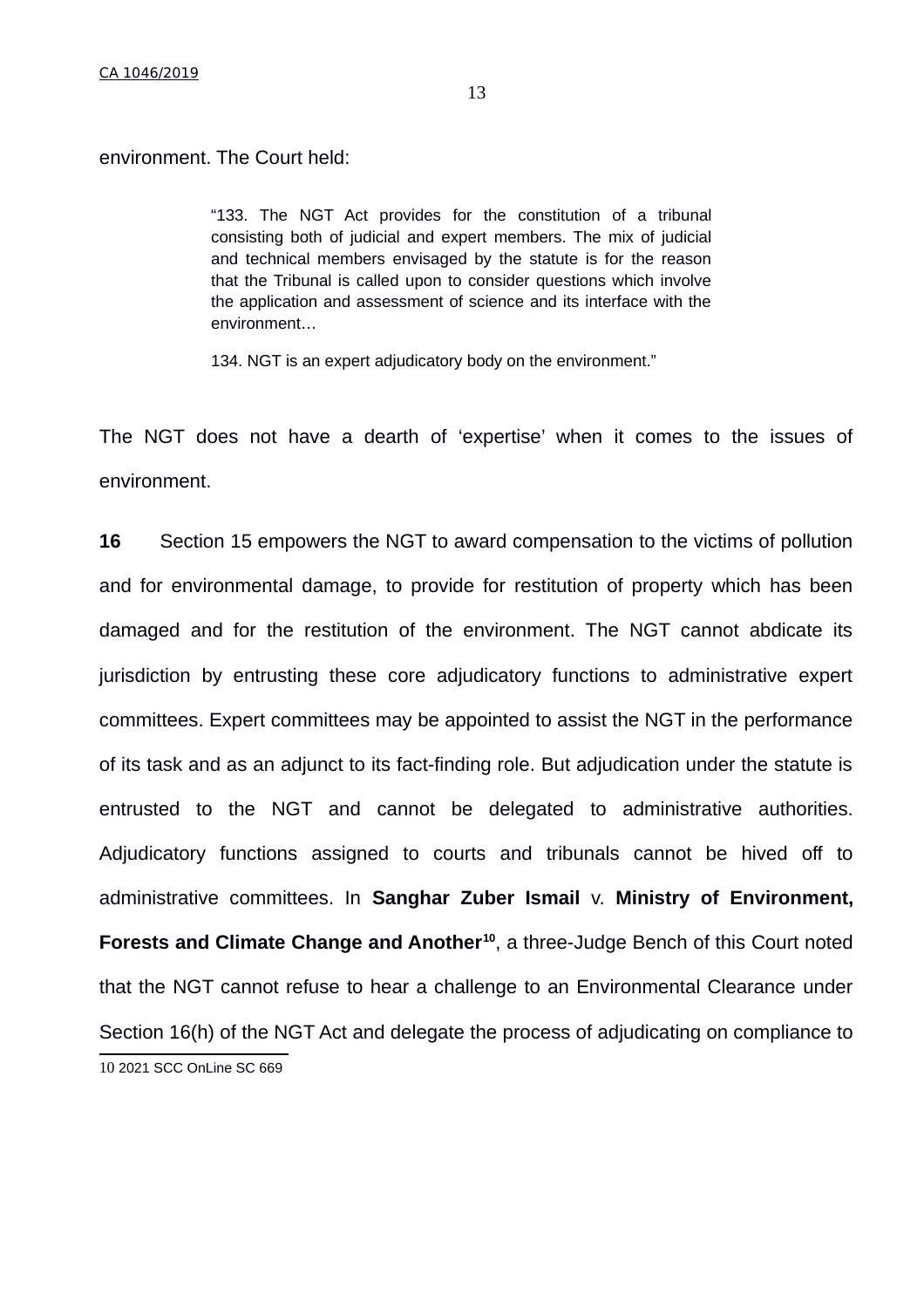an expert committee. The Court held:

"8…the NGT has not dealt with the substantive grounds of challenge in the exercise of its appellate jurisdiction. Constitution of an expert committee does not absolve the NGT of its duty to adjudicate. The adjudicatory function of the NGT cannot be assigned to committees, even expert committees. The decision has to be that of the NGT. The NGT has been constituted as an expert adjudicatory authority under an Act of Parliament. The discharge of its functions cannot be obviated by tasking committees to carry out a function which vests in the tribunal."

**17** The NGT has in the present case abdicated its jurisdiction and entrusted judicial functions to an administrative expert committee. An expert committee may be able to assist the NGT, for instance, by carrying out a fact-finding exercise, but the adjudication has to be by the NGT. This is not a delegable function. Thus, the order impugned in the appeal cannot be sustained. The consequence of the impugned order is to efface the meticulous exercise which was carried out by the earlier Benches. Valuable time has been lost in the meantime and crucial issues pertaining to the environment in the present case have been placed on the back-burner.

**18** Hence, we are of the view that it would be appropriate to set aside the impugned order and to restore OA No 81 of 2014 (WZ) to the file of the NGT. We accordingly allow the appeal and set aside the impugned order dated 28 September 2018. OA No 81 of 2014 (WZ) is restored to the file of the NGT. The NGT shall commence with the hearing of the proceedings from the stage which was arrived at before the impugned order dated 28 September 2018 was passed. Unfortunately, more than three years have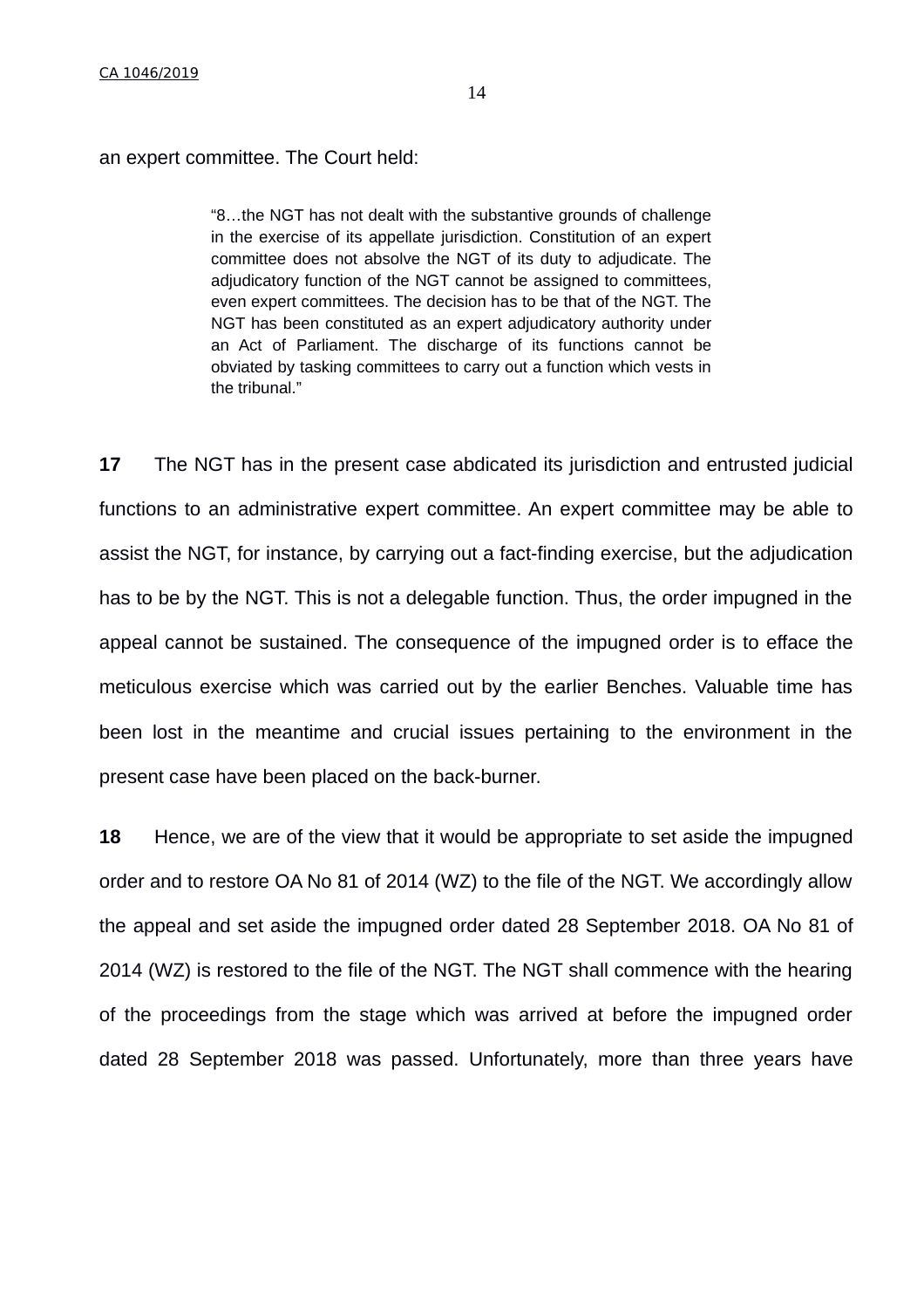passed in the meantime, a delay which could have been avoided had the NGT proceeded to adjudicate upon the issues which were raised before it.

**19** This Court has not expressed any opinion on the merits of the issues which are raised before the NGT. The NGT will take an appropriate view and issue appropriate directions in continuation of the directions which hold the field, after hearing the parties.

**20** The Court was apprised that the impugned order was passed by the Principal Bench since the Western Zone Bench of the NGT was not functioning at the relevant time. Hence, OA No 81 of 2014 (WZ) may now be heard by the Bench which is assigned with the requisite jurisdiction to hear the subject matter of the OA.

**21** The appeal is accordingly allowed in the above terms.

**22** Pending applications, if any, stand disposed of.

**….....…...…......………………........J. [Dr Dhananjaya Y Chandrachud]**

**….....…...…......………………........J. [Bela M Trivedi]**

New Delhi; January 21, 2022 **CKB**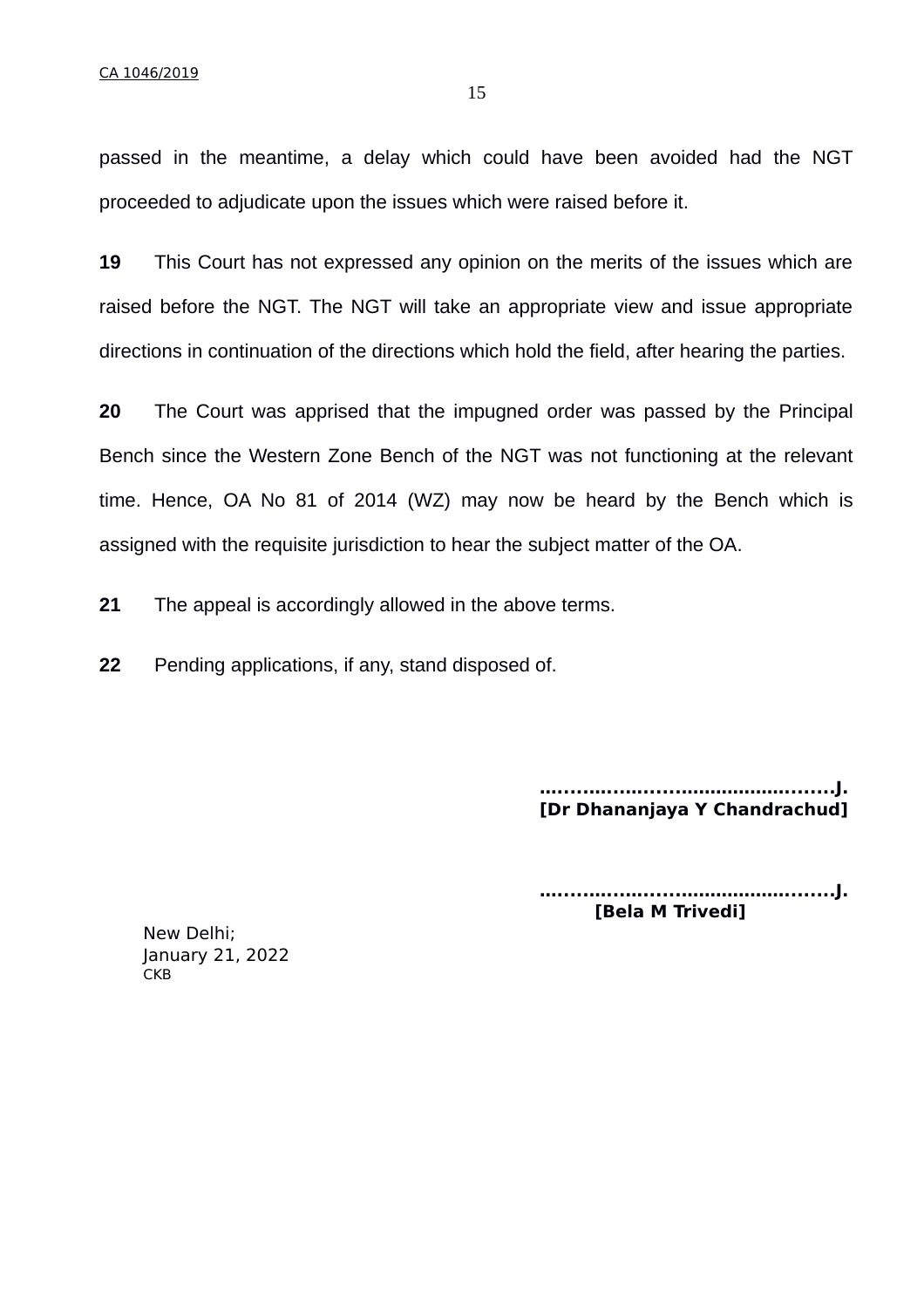### **ITEM NO.18 Court 4 (Video Conferencing) SECTION XVII S U P R E M E C O U R T O F I N D I A RECORD OF PROCEEDINGS**

#### **Civil Appeal No.1046/2019**

**KANTHA VIBHAG YUVA KOLI SAMAJ PARIVARTAN Appellant(s) TRUST & ORS.** 

#### **VERSUS**

THE STATE OF GUJARAT & ORS. Respondent(s)

**Date : 21-01-2022 This appeal was called on for hearing today.**

**CORAM :**

**HON'BLE DR. JUSTICE D.Y. CHANDRACHUD HON'BLE MS. JUSTICE BELA M. TRIVEDI**

|  | For Appellant(s)  | Ms. Shilpa Chohan, Adv.<br>Mr. Ssawahiq Siddique, Adv.<br>Dr. Pratyush Nandan, Adv.<br>Mr. Rajesh Singh, AOR |
|--|-------------------|--------------------------------------------------------------------------------------------------------------|
|  | For Respondent(s) | Ms. Aastha Mehta, Adv.<br>Ms. Deepanwita Priyanka, Adv.                                                      |
|  |                   | Ms. Ruchi Kohli, AOR                                                                                         |
|  |                   | Mr. Avijit Roy, AOR                                                                                          |
|  |                   | Mr. Tejas Patel, AOR<br>Mr. Kaushal Pandya, Adv.                                                             |

 **UPON hearing the counsel the Court made the following O R D E R**